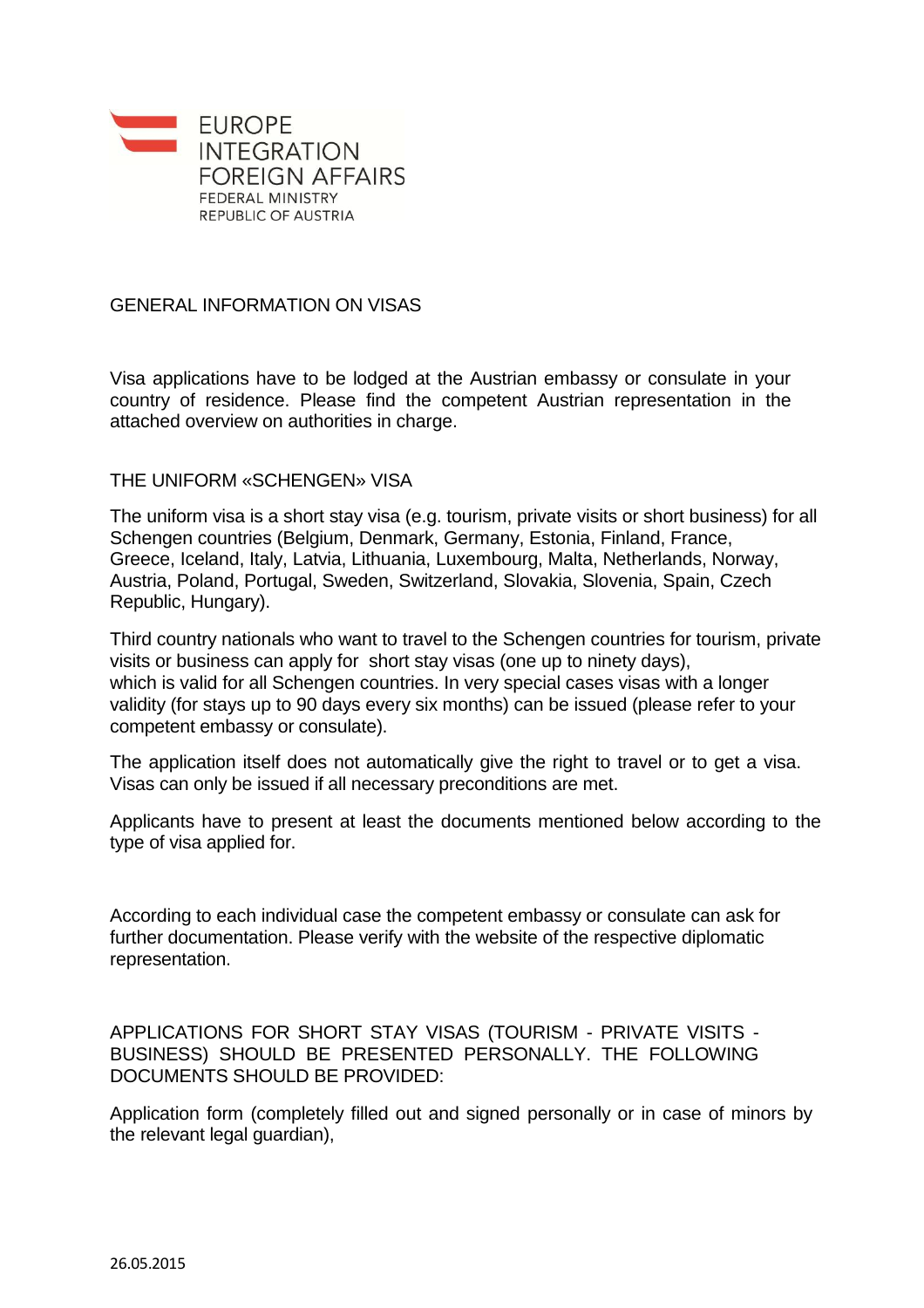A recent photo according to ICAO standards (color, 35x45 mm).

Passport (valid at least 3 months after the expiry of the visa with at least 2 empty pages, passport not older than 10 years).

At selected agencies (please see your embassy website), biometric identifiers (10 fingerprints taken flat and collected digitally) of each applicant will be collected.

Copy of the passports data sheet (page on which the photo is located) If

applicable: copies of previous Schengen visa.

Proof of legal stay (if the application is not presented in the country of origin).

Consular fees:

Short stay visa: € 60,-

Long stay visa: € 100,-

in EURO or local currency. For detailed information or exceptions please visit the website of the embassy or consulate concerned, read the information boards in front of the embassy or obtain the information by telephone.

Means of transport (reservation OR booking; submission of a paid ticket is NOT required).

If travelling by car: driving licence, international insurance card, registration certificate.

Travel insurance, health insurance, accident insurance (minimum coverage  $\epsilon$  30.000,- plus return transport insurance) valid for the Schengen area. Family members of EWR citizens and Swiss citizens who make demands on their freedom of movement are exempt.

For students: proof of enrolment.

For retirees: pension procurement authorisation.

Certified letter of authority from parents of minors, if minors travell without the parents attendance.

Proof of financial means or electronic letter of guarantee (Elektronische Verpflichtungserklärung - the person inviting the applicant should make a declaration of guarantee at the local office of the "Fremdenpolizei" (alien's police) which informs the competent Austrian Embassy or Consulate General accordingly).

Justification concerning the stay in Austria.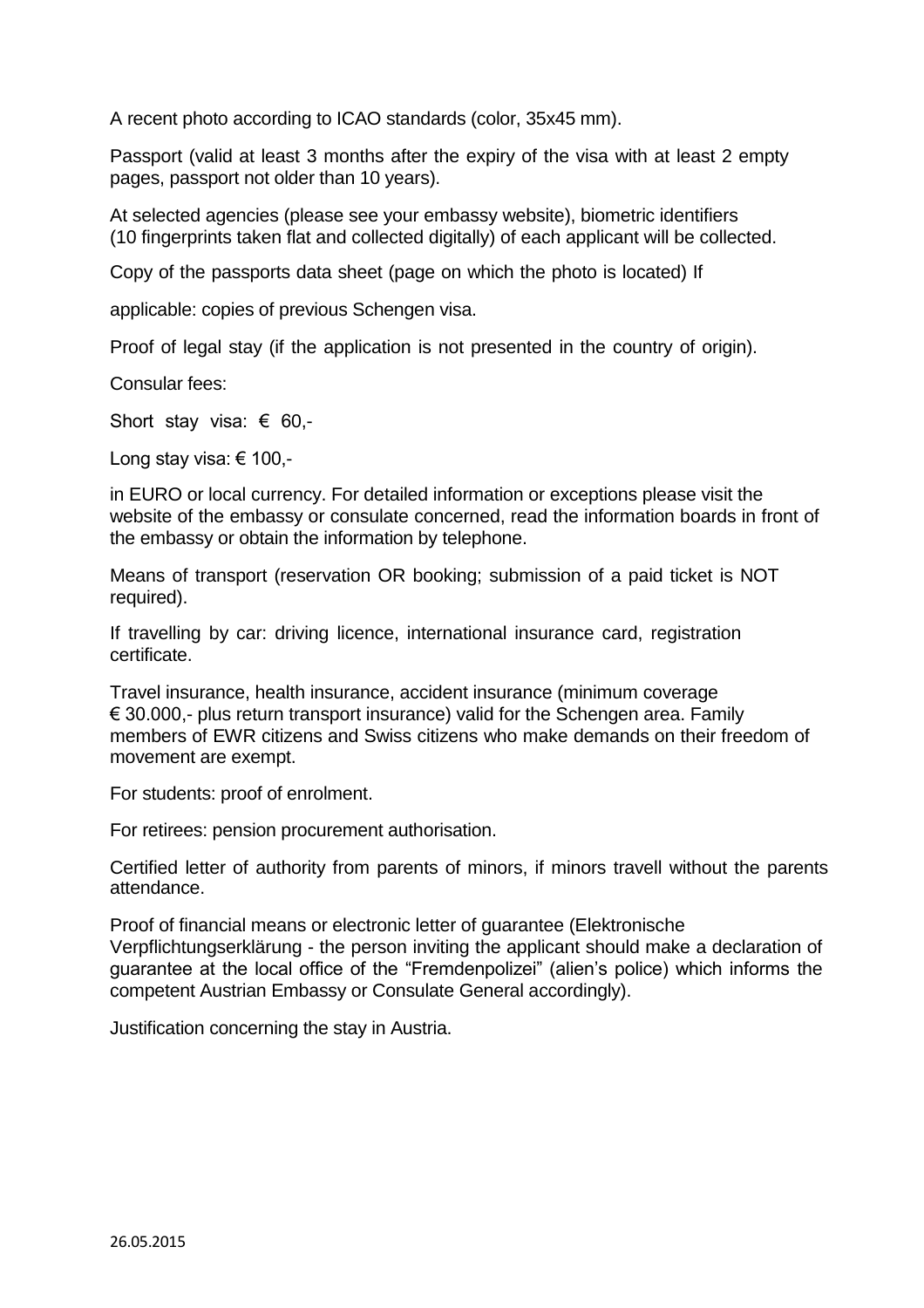Additional required documents:

1) for touristy travel:

- hotel reservation or all-inclusive reservation

- proof of adequate financial means

2) for business travel

- Original invitation letter, signed by the inviting company on the company letter paper (or company fax/company e-mail directly to the embassy/consulate general), providing information about the travel purpose, travel data, name, birthdate, passport number of the invitee.

- certificate of employment (as needed)

- for self-employed: trade register excerpt or the like

- if the applicant cannot provide the proof of adequate financial means: he or she need to provide the eight-digit ID Number of the electronic letter of guarantee. Explanation: the electronic letter of guarantee is to be signed personally by the sponsor at the local Federal Police Department, responsible for the place of residence.

3) for (private) visiting travel:

- Proof of the applicants economic and social rootedness and family ties in his or her home country.

- written invitation, respectively

- if the applicant cannot provide the proof of adequate financial means: he or she need to provide the eight-digit ID Number of the electronic letter of guarantee. Explanation: the electronic letter of guarantee is to be signed by the sponsor at the local Federal Police Department, responsible for the place of residence.

4) Transit travel

Copy of connecting visa (if required).

Copy of plane ticket, train ticket etc.

For details, please contact the respective Austrian representation office.